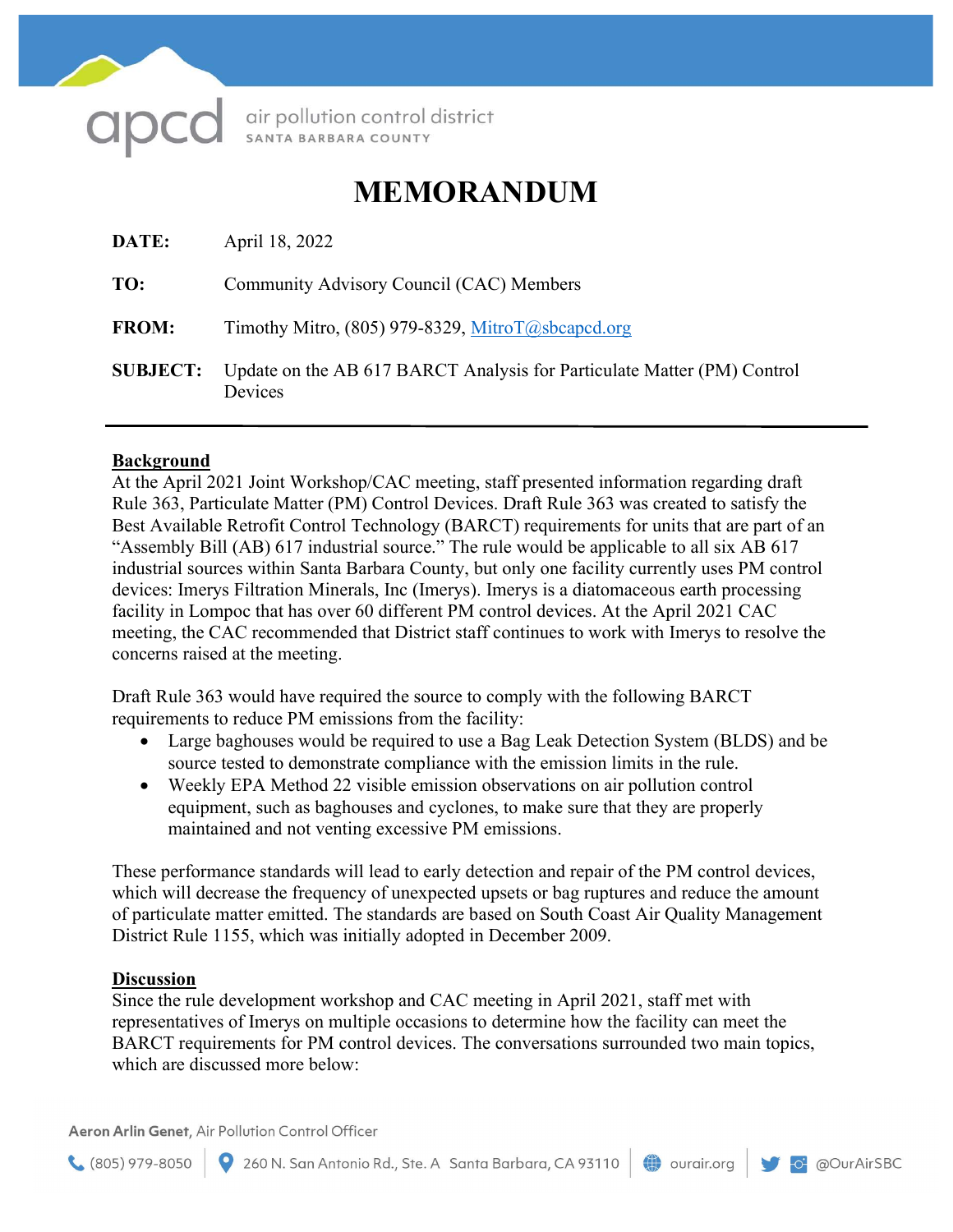- 1) The open-sock baghouses were discussed because these units would be considered large (Tier 2) baghouses under draft Rule 363, but their configuration does not allow them to be equipped with a BLDS or to be source tested per EPA test methods. As part of the discussions, Imerys proposed to remove all four open-sock baghouses from service. These baghouses are over 50 years old, and newer, more efficient baghouse designs are now available to control PM emissions. Two of the open-sock baghouses haven't operated for more than a decade. The exhaust streams that were routed to the other two remaining open-sock baghouses will be rerouted to an existing enclosed baghouse.
- 2) The BARCT requirement to conduct weekly Method 22 observations was also discussed during these meetings. Imerys already performs daily checks and quarterly checks of their equipment in accordance with their District-issued federal Title V Permit to Operate. However, the daily checks do not follow the procedural requirements in EPA Method 22. The District affirmed that weekly Method 22 observations would still be necessary to meet BARCT requirements to ensure early PM leaks are detected and repaired as expeditiously as possible.

As a result of these discussions, Imerys proposed to install additional BLDS units on most of their PM Control Devices to satisfy the BARCT requirements. If BLDS units are utilized, the Method 22 observations are no longer required. Although Imerys' proposal will result in higher initial capital costs, it will reduce the on-going costs associated with the daily, weekly, and quarterly visual observations.

As mentioned in the March 2022 CAC update, Imerys submitted an Authority to Construct application to remove the four open-sock baghouses from service and retrofit the remaining PM control devices to comply with the BARCT standards. The Authority to Construct permit application was deemed complete on April 18, 2022, and, once it is issued, the Authority to Construct permit will require all modifications described in the permit application to be implemented at the facility no later than December 31, 2023. This will ensure that the BARCT requirements are implemented prior to the mandated deadline in AB 617. Any device that fails to meet the BARCT standards on December 31, 2023, will need to be removed from service and may not be operated until the necessary modifications are complete.

Since all BARCT requirements will be incorporated directly into Imerys' operating permit and the remaining five AB 617 industrial sources in Santa Barbara County do not currently use PM control devices, Staff affirms that it is no longer necessary to adopt a rule. Staff proposes to bring a completed BARCT analysis before the District Board of Directors to finalize this assessment. Once finalized, the BARCT analysis will continue to apply to Imerys' existing equipment units as well as any new units permitted and installed in the future at any of the AB 617 industrial sources to ensure that the PM emissions are effectively controlled. In addition, the BARCT analysis will be forwarded to the California Air Resources Board for inclusion into their AB 617 BARCT webpage [\(ww2.arb.ca.gov/expedited-barct\)](ww2.arb.ca.gov/expedited-barct). Staff worked with District Counsel and concludes that this approach effectively satisfies the AB 617 mandate because it accomplishes the emission reduction goals of the legislation.

For the CAC meeting on April 27, 2022, staff will provide a presentation on the key points of the BARCT assessment and Imerys' request to comply with the standards through enforceable permit conditions. This agenda item will be informational only (i.e., no formal CAC